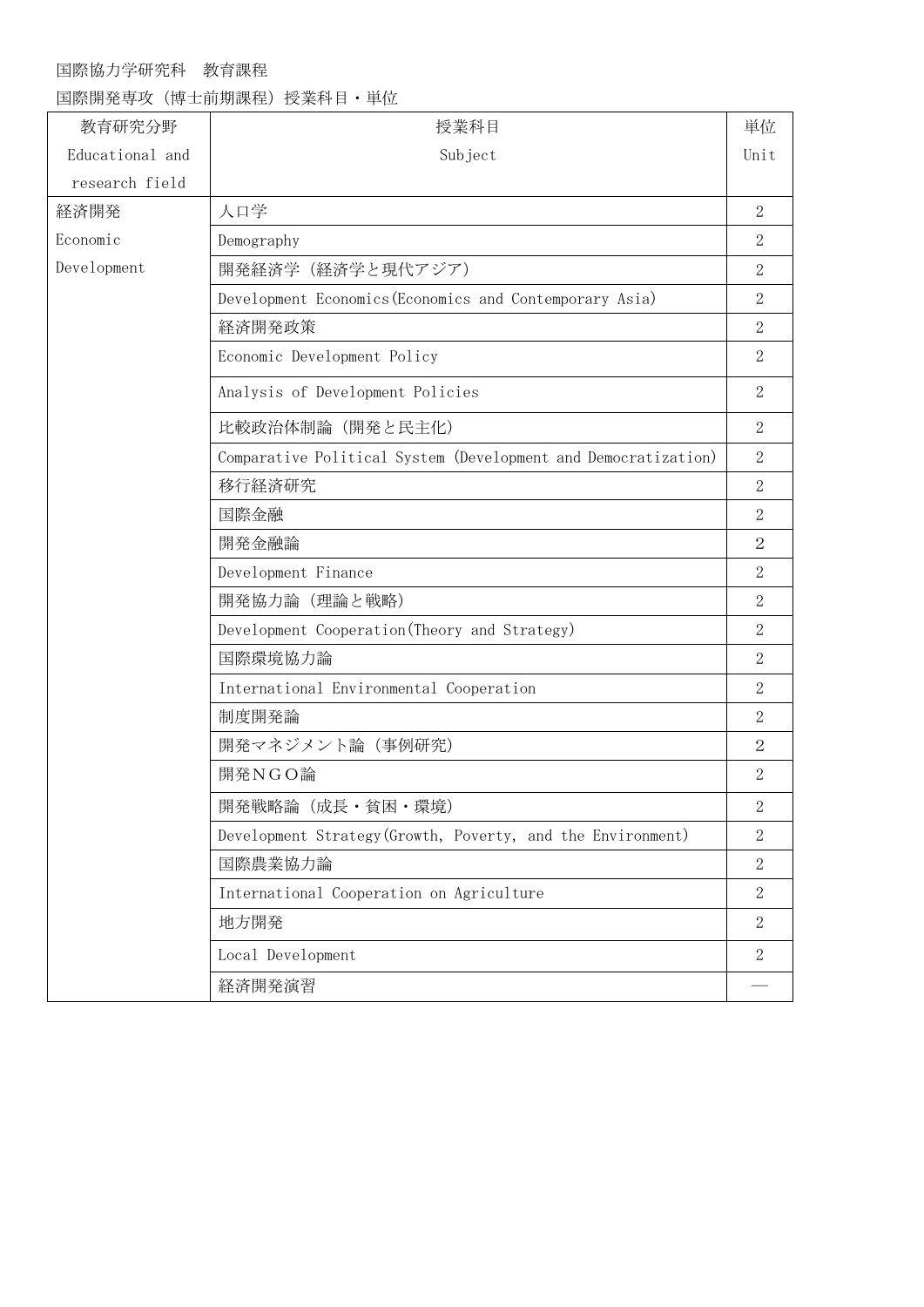| 教育研究分野          | 授業科目                                                      | 単位                       |
|-----------------|-----------------------------------------------------------|--------------------------|
| Educational and | Subject                                                   | Unit                     |
| research field  |                                                           |                          |
| 地域研究            | 中国経済研究                                                    | $\overline{2}$           |
| (A 群)           | Studies on Chinese Economy                                | $\overline{2}$           |
| Area            | 中国をめぐる国際関係研究                                              | $\overline{2}$           |
| Studies A       | The Study of International Relations surrounding China    | $\overline{2}$           |
|                 | 日中関係研究                                                    | $\overline{2}$           |
|                 | Japan-China relations                                     | $\overline{2}$           |
|                 | 中国産業研究                                                    | $\overline{2}$           |
|                 | 東南アジア研究 (開発とASEAN戦略)                                      | $\overline{2}$           |
|                 | Southeast Asia Studies (Development and ASEAN's Strategy) | $\overline{2}$           |
|                 | 朝鮮半島研究 (歴史と民族)                                            | 2                        |
|                 | <b>NIES研究</b>                                             | $\overline{2}$           |
|                 | 南アジア研究 (現代経済)                                             | $\overline{2}$           |
|                 | South Asia Studies (Modern Economy)                       | $\overline{2}$           |
|                 | 大洋州研究                                                     | $\overline{2}$           |
|                 | 中南米研究                                                     | $\overline{2}$           |
|                 | 欧州研究                                                      | $\overline{2}$           |
|                 | 日本経済論                                                     | $\overline{2}$           |
|                 | Japanese Economy                                          | $\overline{2}$           |
|                 | 日本の社会と文化                                                  | $\overline{2}$           |
|                 | Society and Culture in Japan                              | $\overline{2}$           |
|                 | 地域研究演習A                                                   | $\overline{\phantom{0}}$ |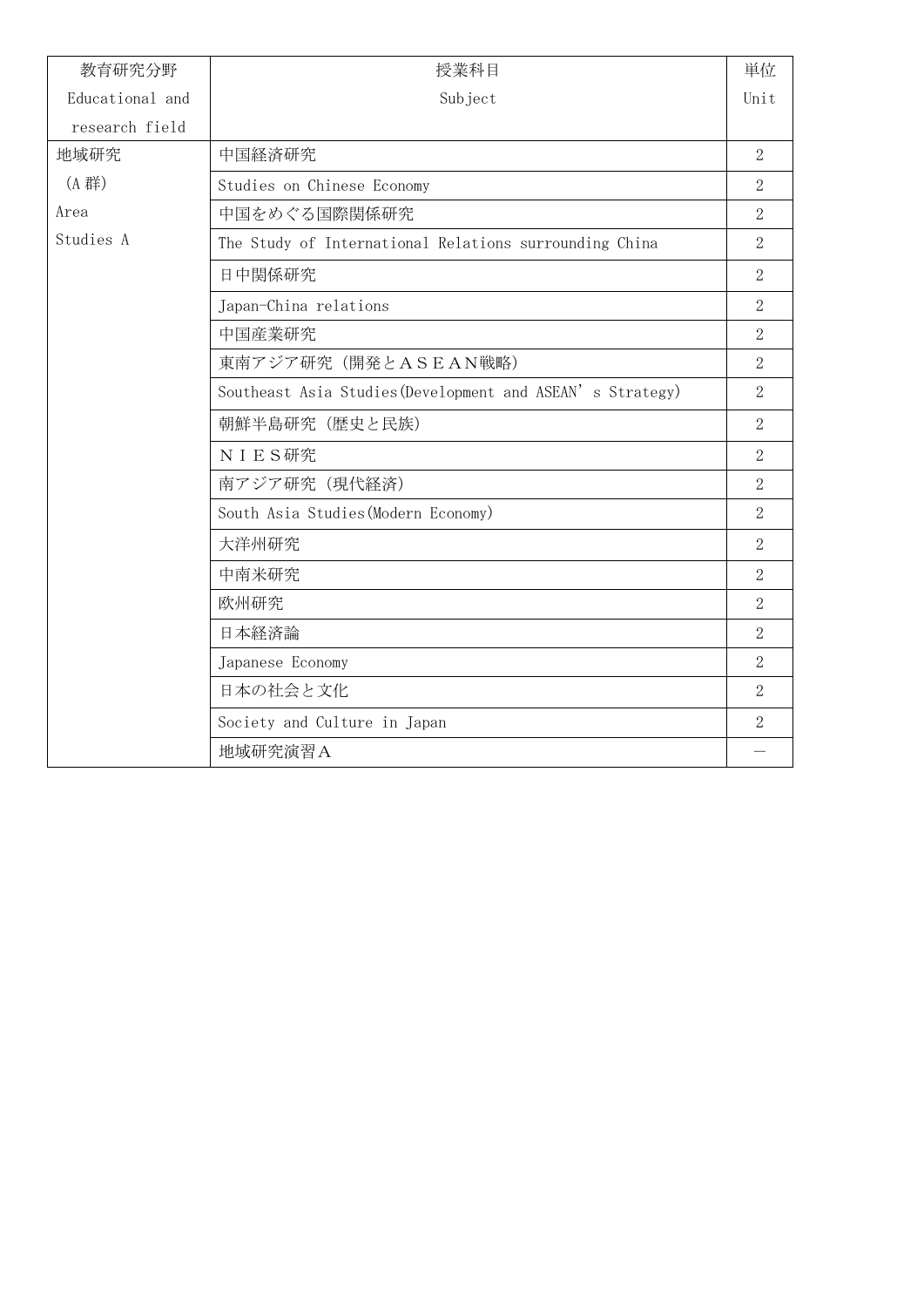## 安全保障専攻(博士前期課程)授業科目·単位

| 教育研究分野             | 授業科目                   | 単位             |
|--------------------|------------------------|----------------|
| Educational and    | Subject                | Unit           |
| research field     |                        |                |
| 安全保障·危機管理          | 安全保障特論(理論・政策・戦略・評価)    | $\overline{2}$ |
| Society and Crisis | 安全保障国際法                | $\mathbf{2}$   |
| Management         | 安全保障国内法                | $\overline{2}$ |
|                    | 安全保障特論 (軍備管理・信頼醸成)     | $\overline{2}$ |
|                    | 国際紛争特論                 | $\overline{2}$ |
|                    | 国際機構論                  | $\overline{2}$ |
|                    | 危機管理論                  | $\overline{2}$ |
|                    | 海外リスク管理論 (国家とインテリジェンス) | $\overline{2}$ |
|                    | 国際情報管理論                | $\overline{2}$ |
|                    | 国際安全保障協力論              |                |
|                    | 安全保障特論 (核戦略·核抑止)       | $\overline{2}$ |
|                    | 国際関係論                  | 2              |
|                    | 戦争·外交史                 | $\overline{2}$ |
|                    | 軍事戦略理論                 | $\overline{2}$ |
| 地域研究 (B群)          | 中国政治研究                 | $\overline{2}$ |
| Area Studies B     | 中国政治研究                 | $\overline{2}$ |
|                    | 台湾研究                   | $\mathbf{2}$   |
|                    | 東アジア研究                 | $\overline{2}$ |
|                    | 東南アジア研究                | $\overline{2}$ |
|                    | 朝鮮半島研究                 | $\mathbf{2}$   |
|                    | 南アジア研究                 | $\overline{2}$ |
|                    | South Asia Studies     | $\mathbf{2}$   |
|                    | 中東研究                   | $\overline{2}$ |
|                    | イスラーム研究                | $\overline{2}$ |
|                    | 南西アジア研究 (南アジア地域連合を中心に) | $\overline{2}$ |
|                    | アメリカ研究                 | $\overline{2}$ |
|                    | ロシア研究                  | $\overline{2}$ |
|                    | 地域研究演習B                |                |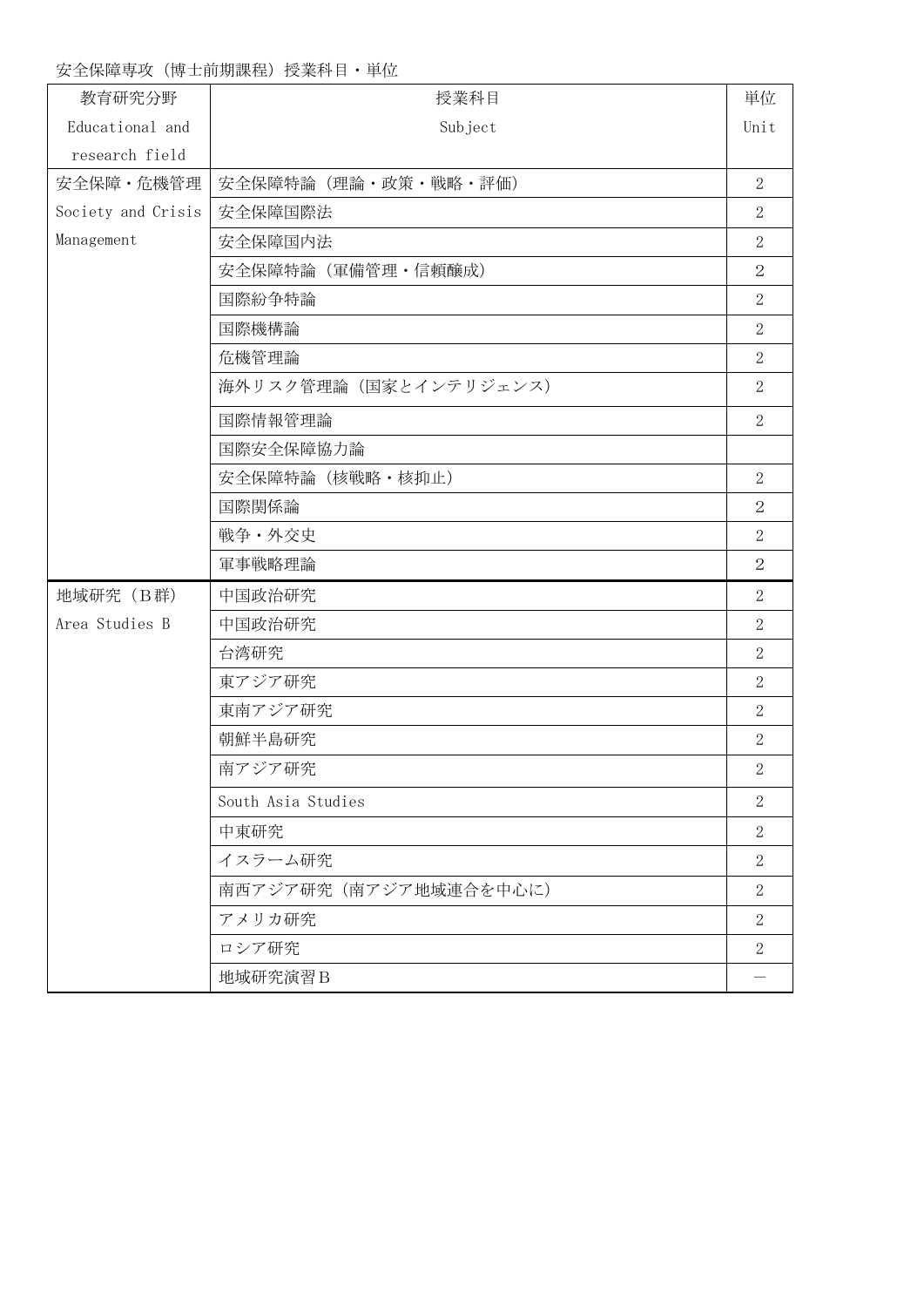## 国際開発専攻・安全保障専攻(博士前期課程)授業科目・単位

| 教育研究分野          | 授業科目                                                            | 単位               |
|-----------------|-----------------------------------------------------------------|------------------|
| Educational and | Subject                                                         | Unit             |
| research field  |                                                                 |                  |
| 各分野共通           | リサーチメソッド (数量分析)                                                 | $\overline{2}$   |
| Common Subject  | Research Methods (Quantitative Analysis)                        | $\sqrt{2}$       |
|                 | リサーチメソッド (定性分析)                                                 | $\overline{2}$   |
|                 | Research Methods (Qualitative Analysis)                         | $\overline{2}$   |
|                 | 業績評価論                                                           | $\overline{2}$   |
|                 | Principle and Method of Performance Evaluation                  | $\overline{2}$   |
|                 | プロジェクト計画評価論                                                     | $\overline{2}$   |
|                 | Project Planning and Evaluation Methods                         | $\overline{2}$   |
|                 | 国際経済学                                                           | $\overline{2}$   |
|                 | International Economics                                         | $\overline{2}$   |
|                 | 国際物流論                                                           | $\overline{2}$   |
|                 | 経済理論                                                            | $\overline{2}$   |
|                 | 総合演習                                                            | $\overline{2}$   |
|                 | 外国語文献研究 I (英語)                                                  | $\overline{2}$   |
|                 | 外国語文献研究II (中国語)                                                 | $\overline{2}$   |
|                 | 外国語文献研究Ⅲ (日本語)                                                  | $\overline{2}$   |
|                 | 社会科学研究方法論                                                       | $\overline{2}$   |
|                 | 教育開発論                                                           | $\boldsymbol{2}$ |
|                 | セクター開発論                                                         | $\overline{2}$   |
|                 | Sector Development                                              | $\overline{2}$   |
|                 | 国際日本文化論 I                                                       | $\overline{2}$   |
|                 | Japanese Civilization                                           | $\overline{2}$   |
|                 | 比較文化論                                                           | $\overline{2}$   |
|                 | Japan Studies: An Introduction to Japanese Politics and Society | $\overline{2}$   |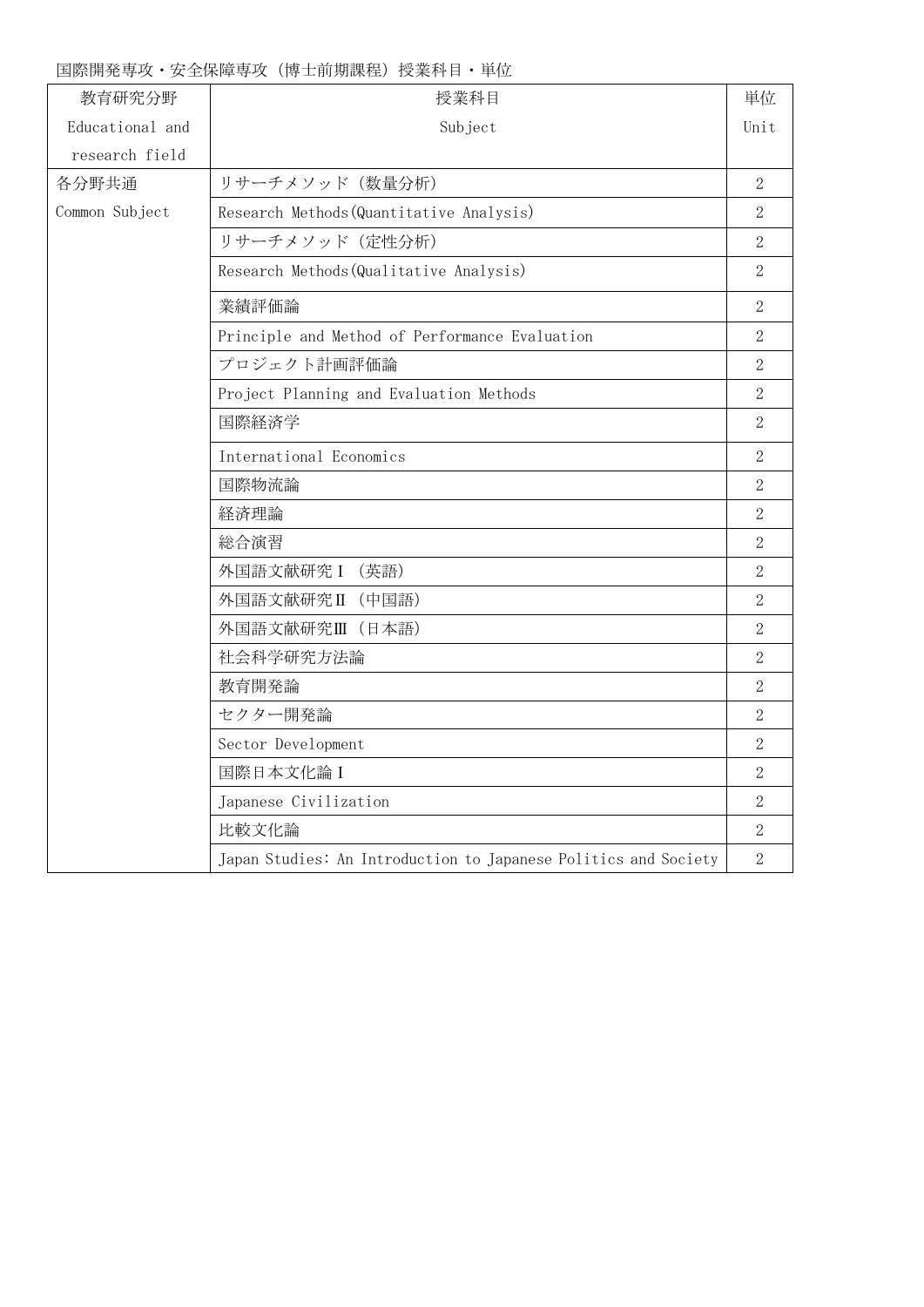#### 国際開発専攻(博士後期課程)授業科目・単位

| 教育研究分野          | 授業科目                                                        | 単位             |
|-----------------|-------------------------------------------------------------|----------------|
| Educational and | Subject                                                     | Unit           |
| research field  |                                                             |                |
| 経済開発            | 経済開発特別研究 I (開発経済学:理論と実証)                                    | $\overline{2}$ |
| Economic        | Advanced Study in Economic Development I                    | $\overline{2}$ |
| Development     | (Develoment Economics: Theory and Empirical Studies)        |                |
|                 | 経済開発特別研究II (開発戦略論:成長·貧困·環境)                                 | $\overline{2}$ |
|                 | Advanced Study in Economic Development II                   | $\overline{2}$ |
|                 | (Develoment Strategy: Growth, Poverty, and the Environment) |                |
|                 | 経済開発特別研究Ⅲ(経済発展論:人口と都市化)                                     | $\overline{2}$ |
|                 | Advanced Study in Economic DevelopmentIII                   | $\overline{2}$ |
|                 | (Develoment Economics: Population and Urbanization)         |                |
| 地域研究            | 地域研究A特別研究 I (インド研究·工業発展)                                    | $\overline{2}$ |
| (A 群)           | Advanced Study in Area Study A I                            | 2              |
| Area            | 地域研究A特別研究II                                                 | 2              |
| Studies A       | (東アジア・ラテンアメリカ研究:比較経済開発)                                     |                |
|                 | Advanced Study in Area Study A II                           | $\overline{2}$ |
|                 | 地域研究A特別研究Ⅲ(東南アジア研究: ASEANと経済開発)                             | $\overline{2}$ |
|                 | Advanced Study in Area Study A III                          | $\overline{2}$ |
|                 | 地域研究A特別研究IV (中国研究:マクロ経済)                                    | $\overline{2}$ |
|                 | Advanced Study in Area Study A IV                           | $\overline{2}$ |
| 国際開発専攻共通        | 特別総合演習 (韓国・台湾経済研究)                                          | $\overline{2}$ |
| 科目              |                                                             |                |
| Common within   |                                                             |                |
| the course      |                                                             |                |